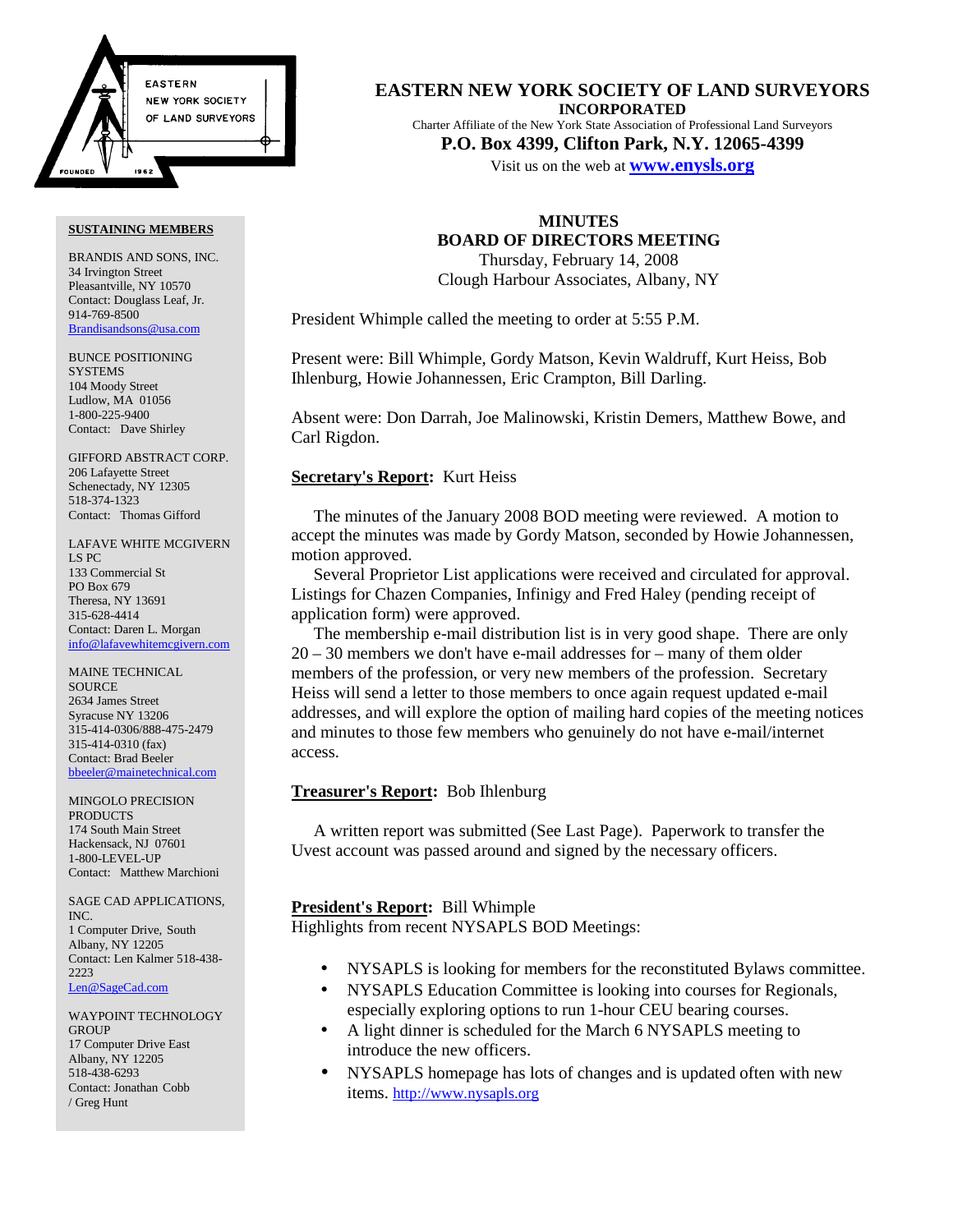BRANDIS AND SONS, INC. 34 Irvington Street Pleasantville, NY 10570 Contact: Douglass Leaf, Jr. 914-769-8500 [Brandisandsons@usa.com](http://www.nysapls.org/)

BUNCE POSITIONING **SYSTEMS** 104 Moody Street Ludlow, MA 01056 1-800-225-9400 Contact: Dave Shirley

GIFFORD ABSTRACT CORP. 206 Lafayette Street Schenectady, NY 12305 518-374-1323 Contact: Thomas Gifford

LAFAVE WHITE MCGIVERN LS PC 133 Commercial St PO Box 679 Theresa, NY 13691 315-628-4414 Contact: Daren L. Morgan info@lafavewhitemcgivern.com

MAINE TECHNICAL SOURCE 2634 James Street Syracuse NY 13206 315-414-0306/888-475-2479 315-414-0310 (fax) Contact: Brad Beeler bbeeler@mainetechnical.com

MINGOLO PRECISION **PRODUCTS** 174 South Main Street Hackensack, NJ 07601 1-800-LEVEL-UP Contact: Matthew Marchioni

SAGE CAD APPLICATIONS, INC. 1 Computer Drive, South Albany, NY 12205 Contact: Len Kalmer 518-438- 2223 Len@SageCad.com

WAYPOINT TECHNOLOGY **GROUP** 17 Computer Drive East Albany, NY 12205 518-438-6293 Contact: Jonathan Cobb / Greg Hunt

# **Executive Vice-President's Report:** Gordy Matson

The meeting at The Factory was well attended and received high reviews. Due to reservation requirements, room sizes and availability, ENYSLS will be focusing on a core group of venues for our future dinner meetings, including: Moscatiello's, The Crossgates, The Factory, and possibly the Polish Community Center.

The March Dinner Meeting is planned to be at Moscatiello's.

**Vice-President's Report:** Kevin Waldruff – Nothing to Report

# **Committee Reports:**

-----Standing Committees-----

Constitution & By-Laws: Bob Ihlenburg – Nothing to Report

Scholastic Development: Kristin Demers – written report submitted:

"Scholastic Development Committee has started planning this year's Shadow Day program with Paul Smith's, we need to know if the Board wants to use the same format as last year (during the April Board meeting). Also, we need to follow up on any scholarships that have not reached their recipients. Have the contact info for all involved schools."

The Board discussed plans for this year's Paul Smith's Night and the consensus was that having the meeting in conjunction with the April BOD meeting was successful and should be pursued this year as well.

Kurt Heiss passed around a letter of thanks that was received from this year's Alfred State ENYSLS Scholarship Winner Patrick VanHaverbeke.

Ethics and Business Practices: Howie Johannessen – Nothing to Report

Kurt Heiss brought up a message he had received from Anna Stanko at Saratoga County Real Property Tax Services – Anna wants to remind the membership of ENYSLS that all maps to be filed with Saratoga County should be black-and-white only – maps with color on the main body of the map have been submitted and have been returned, as the county now uses a digital scanner for filed maps and portions of color maps do not scan well.

Continuing Education: Jody Lounsbury, Chuck Lent – No Report

## Finance: Bill Darling

Bill will meet with Bob Ihlenburg to review the books now that they have been handed over to him.

Membership: Gordy Matson

No new members this month.

# **EASTERN NEW YORK SOCIETY OF LAND SURVEYORS, INC.**

| <b>President: William Whimple</b>          | <b>Don Darrah</b>     | 2009 | <b>Matthew Bowe</b>  | <b>2010</b> | <b>Bill Darling</b> | 2011                                      |
|--------------------------------------------|-----------------------|------|----------------------|-------------|---------------------|-------------------------------------------|
| <b>Exec. Vice-President: Gordon Matson</b> | C. Howard Johannessen | 2009 | Kevin Waldruff       | 2010        | Kurt Heiss          | 2011                                      |
| Vice-President: Kevin Waldruff             | <b>Gordon Matson</b>  | 2009 | William Whimple 2010 |             | Robert J. Ihlenburg | 2011                                      |
| Secretary: Kurt Heiss                      | <b>Kristin Demers</b> | 2009 | <b>Eric Crampton</b> | - 2010      | <b>Carl Rigdon</b>  | 2011                                      |
| Treasurer: Robert J. Ihlenburg             |                       |      |                      |             |                     | <b>Past President - Joseph Malinowski</b> |

**Director N.Y. State Assoc. of Professional Land Surveyors - William Whimple (518) 732-4190 Director N.Y. State Assoc. of Professional Land Surveyors - Gordon Matson (518) 783-6054** President's Address - 38 Orchard Road, Castleton on Hudson, NY 12033 - wwhimple@cha-llp.com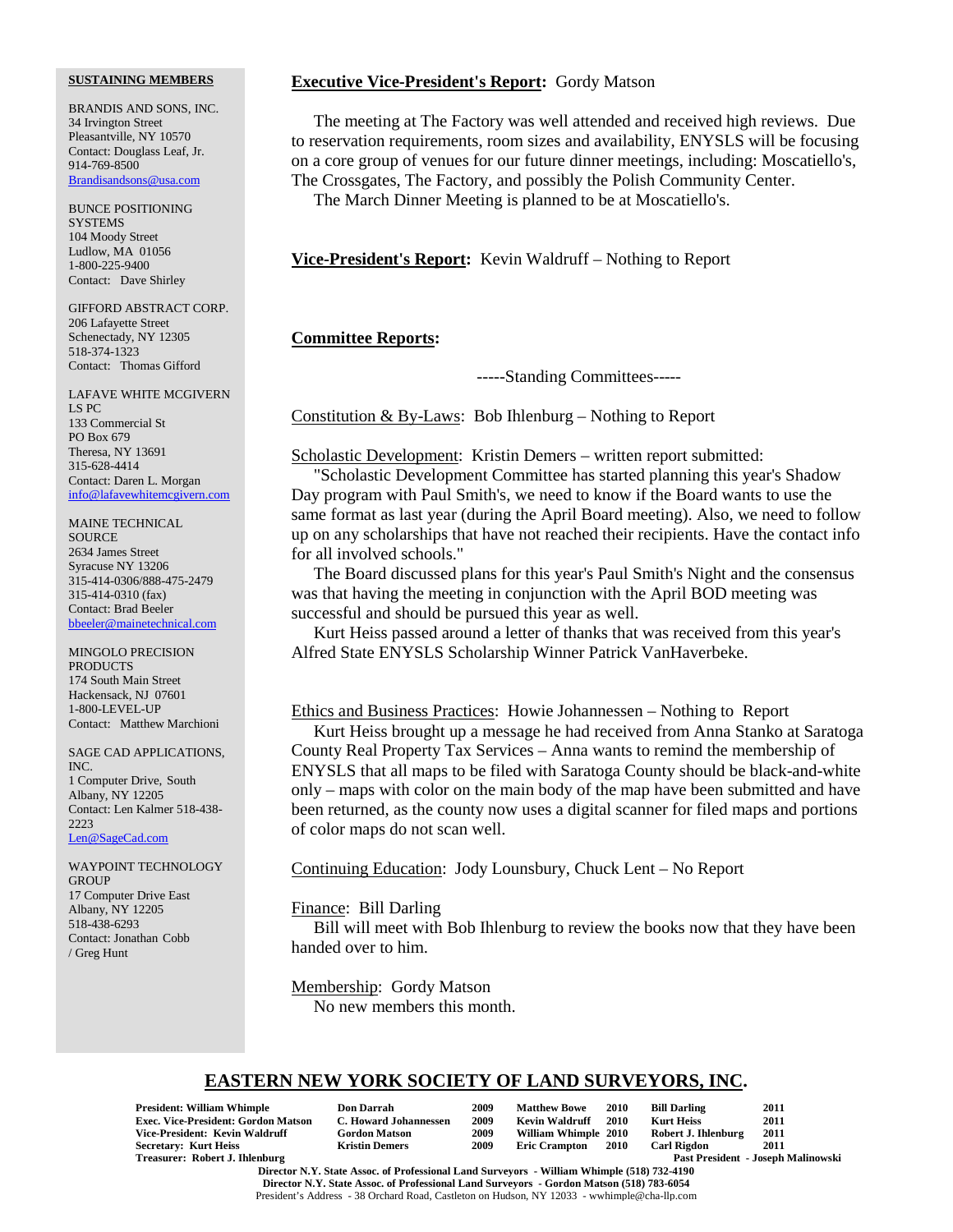BRANDIS AND SONS, INC. 34 Irvington Street Pleasantville, NY 10570 Contact: Douglass Leaf, Jr. 914-769-8500 [Brandisandsons@usa.com](http://www.nysapls.org/)

BUNCE POSITIONING **SYSTEMS** 104 Moody Street Ludlow, MA 01056 1-800-225-9400 Contact: Dave Shirley

GIFFORD ABSTRACT CORP. 206 Lafayette Street Schenectady, NY 12305 518-374-1323 Contact: Thomas Gifford

LAFAVE WHITE MCGIVERN LS PC 133 Commercial St PO Box 679 Theresa, NY 13691 315-628-4414 Contact: Daren L. Morgan info@lafavewhitemcgivern.com

MAINE TECHNICAL **SOURCE** 2634 James Street Syracuse NY 13206 315-414-0306/888-475-2479 315-414-0310 (fax) Contact: Brad Beeler bbeeler@mainetechnical.com

MINGOLO PRECISION **PRODUCTS** 174 South Main Street Hackensack, NJ 07601 1-800-LEVEL-UP Contact: Matthew Marchioni

SAGE CAD APPLICATIONS, INC. 1 Computer Drive, South Albany, NY 12205 Contact: Len Kalmer 518-438- 2223 Len@SageCad.com

WAYPOINT TECHNOLOGY **GROUP** 17 Computer Drive East Albany, NY 12205 518-438-6293 Contact: Jonathan Cobb / Greg Hunt

# Legislative: Howie Johannessen – Nothing to Report

## Program: Bill Whimple

Due to the availability of Bob Prescott in March, it is planned to change the March Program to Bob's presentation about his experiences on Mount Washington, and to move Bob Ihlenburg and Bill Darling's presentation about their missionary work to a future date. There were no objections to putting Bob Prescott and Ed Summerhays up in a hotel room for the night to allow them to come out to the Capital District a day early for the Friday NYSAPLS Meeting, thus allowing Bob to present to ENYSLS.

Discussions and preparations for Past President's Night in May are continuing. It is planned to have the meeting on one of the local Hudson River tour boats, with entertainment.

Member Les Denison sent an e-mail suggesting that one meeting a year should offer free dinner to ENYSLS members – this would increase attendance and possibly increase involvement in the regional. The board discussed this idea and will look into giving it a try – possibly for the President's Night meeting or another future meeting.

# Public Relations:

Gordy Matson reported that the home show went well, although there were several no-shows and back-outs by the volunteers signed up to man the booth. Discussions ensued regarding changing the duration of the volunteer slots in the future (possibly making some or all of them longer).

Technical Information: Eric Crampton – Nothing to Report

-----Temporary and Ad-hoc Committees-----

# Website and Archival Information: Kurt Heiss

Thanks to Les Denison, a number of the gaps in the Online Minutes Archive have been filled.

A picture gallery from the January Meeting at The Factory is online, as well as a gallery from the Colvin Crew Northwest Corner of Saratoga County trip.

The ENYSLS Picture Contest Gallery is still online and will be left up to accumulate more pictures.

# **EASTERN NEW YORK SOCIETY OF LAND SURVEYORS, INC.**

**President: William Whimple Don Darrah 2009 Matthew Bowe 2010 Bill Darling 2011 Exec. Vice-President: Gordon Matson C. Howard Johannessen 2009 Kevin Waldruff 2010 Kurt Heiss 2011 Vice-President: Kevin Waldruff Gordon Matson 2009 William Whimple 2010 Robert J. Ihlenburg 2011 Secretary: Kurt Heiss<br>Treasurer: Robert J. Ihlenburg** 

| Don Darrah           |
|----------------------|
| C. Howard Johannesse |
| Gordon Matson        |
| Kristin Demers       |

Past President - Joseph Malinowski **Director N.Y. State Assoc. of Professional Land Surveyors - William Whimple (518) 732-4190 Director N.Y. State Assoc. of Professional Land Surveyors - Gordon Matson (518) 783-6054** President's Address - 38 Orchard Road, Castleton on Hudson, NY 12033 - wwhimple@cha-llp.com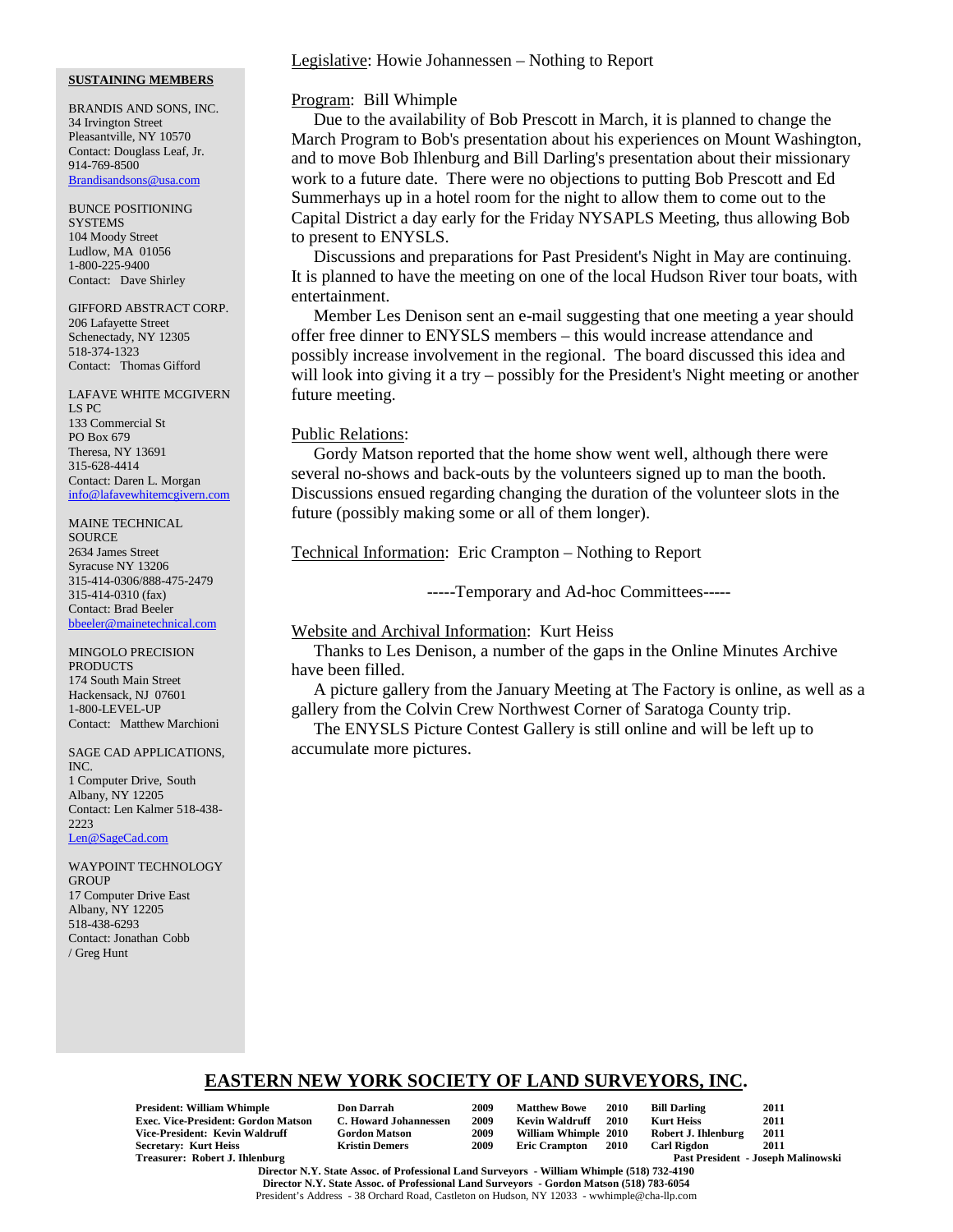BRANDIS AND SONS, INC. 34 Irvington Street Pleasantville, NY 10570 Contact: Douglass Leaf, Jr. 914-769-8500 [Brandisandsons@usa.com](http://www.nysapls.org/)

BUNCE POSITIONING **SYSTEMS** 104 Moody Street Ludlow, MA 01056 1-800-225-9400 Contact: Dave Shirley

GIFFORD ABSTRACT CORP. 206 Lafayette Street Schenectady, NY 12305 518-374-1323 Contact: Thomas Gifford

LAFAVE WHITE MCGIVERN LS PC 133 Commercial St PO Box 679 Theresa, NY 13691 315-628-4414 Contact: Daren L. Morgan info@lafavewhitemcgivern.com

MAINE TECHNICAL **SOURCE** 2634 James Street Syracuse NY 13206 315-414-0306/888-475-2479 315-414-0310 (fax) Contact: Brad Beeler bbeeler@mainetechnical.com

MINGOLO PRECISION PRODUCTS 174 South Main Street Hackensack, NJ 07601 1-800-LEVEL-UP Contact: Matthew Marchioni

SAGE CAD APPLICATIONS, INC. 1 Computer Drive, South Albany, NY 12205 Contact: Len Kalmer 518-438- 2223 Len@SageCad.com

WAYPOINT TECHNOLOGY **GROUP** 17 Computer Drive East Albany, NY 12205 518-438-6293 Contact: Jonathan Cobb / Greg Hunt

# **Old Business:**

To date, no reply has been received from the Times Union regarding President Whimple's letter of comment about the Herman Pulcher Article.

# **New Business:**

Jody Lounsbury sent information about the Outdoor Show that takes place in Empire State Plaza, and the board discussed an Eastern presence at that show – possibly this year. Attending other shows could expose ENYSLS to people we don't get exposure to at the Home Show, but every additional show we attend requires more coordination and manpower. Several members are going to look into our options, and further discussion was tabled for this meeting.

The Sustaining Member List was discussed. It is unclear when the last time the Sustaining Members paid their dues. It was mentioned that NYSAPLS maintains a list of paid sustaining members at the state level, and that the ENYSLS Sustaining Members have dwindled over the years. Bob Ihlenburg will check to see when the last time the Sustaining Member Dues were collected, and then the Board will decide if we want to continue to have ENYSLS Sustaining Members, and what the dues will be.

A motion to adjourn was made by Kevin Waldruff, seconded by Howie Johannessen, and the meeting was adjourned at 7:10 P.M.

**The next meeting of the ENYSLS Board of Directors will be held on Thursday, March 13th, 2008 at 5:30 P.M. in conjunction with the March Dinner Meeting.**

> Respectfully Submitted, **Kurt J. Heiss, LS ENYSLS Secretary heisskj953@roadrunner.com**

# **EASTERN NEW YORK SOCIETY OF LAND SURVEYORS, INC.**

**President: William Whimple Don Darrah 2009 Matthew Bowe 2010 Bill Darling 2011 Exec. Vice-President: Gordon Matson C. Howard Johannessen 2009 Kevin Waldruff 2010 Vice-President: Kevin Waldruff Gordon Matson 2009 William Whimple 2010 Robert J. Ihlenburg 2011 Secretary: Kurt Heiss<br>Treasurer: Robert J. Ihlenburg** 

| Don Darrah                 |
|----------------------------|
| <b>C. Howard Johanness</b> |
| <b>Gordon Matson</b>       |
| Kristin Demers             |

Past President - Joseph Malinowski

**Director N.Y. State Assoc. of Professional Land Surveyors - William Whimple (518) 732-4190 Director N.Y. State Assoc. of Professional Land Surveyors - Gordon Matson (518) 783-6054** President's Address - 38 Orchard Road, Castleton on Hudson, NY 12033 - wwhimple@cha-llp.com